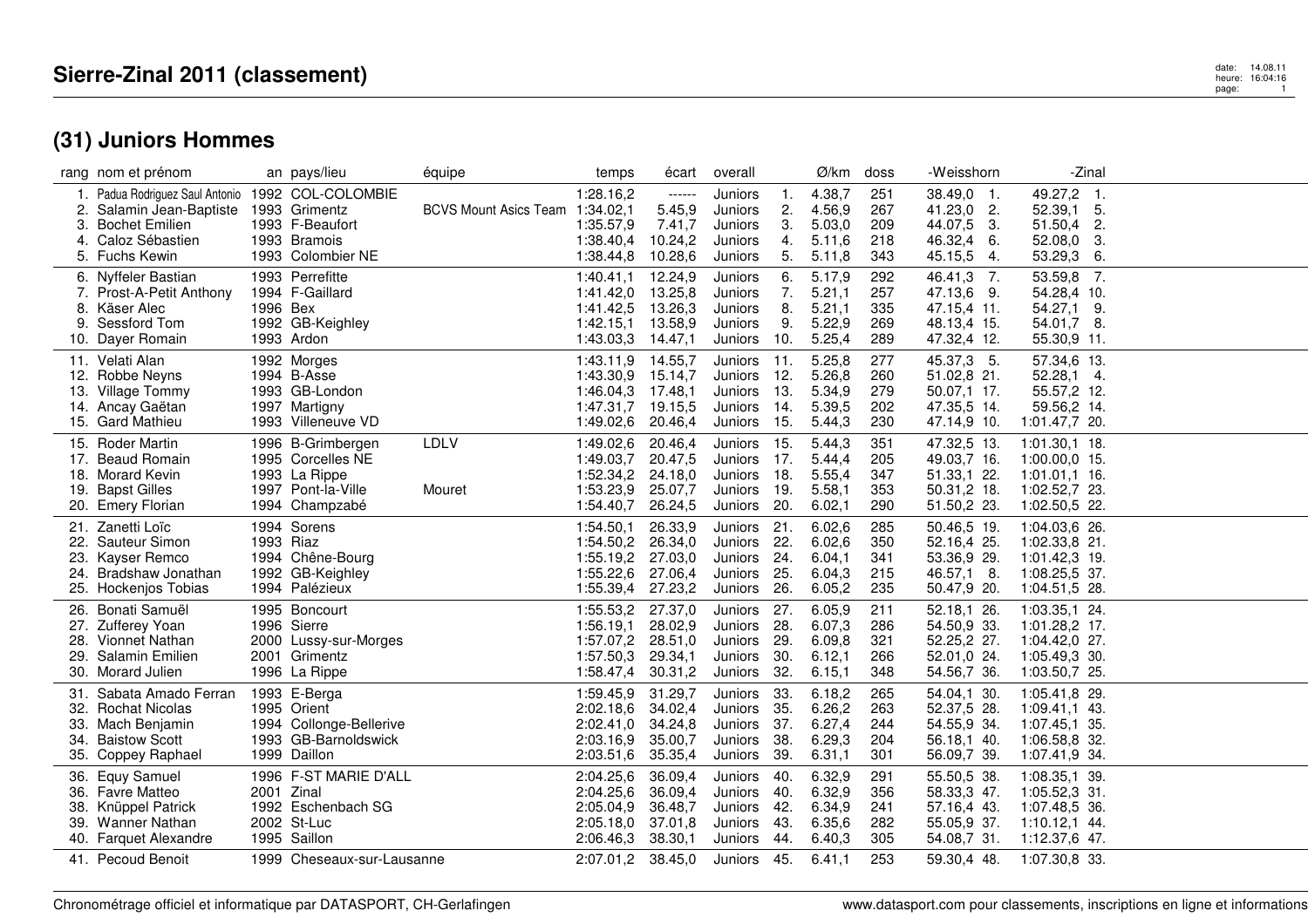## **(31) Juniors Hommes**

| rang nom et prénom                                                                                                | an pays/lieu                                                                                      | équipe | temps                                                                                                           | écart                                               | overall                                                          |                                     | Ø/km                                           | doss                             | -Weisshorn                                                                          | -Zinal                                                                              |  |
|-------------------------------------------------------------------------------------------------------------------|---------------------------------------------------------------------------------------------------|--------|-----------------------------------------------------------------------------------------------------------------|-----------------------------------------------------|------------------------------------------------------------------|-------------------------------------|------------------------------------------------|----------------------------------|-------------------------------------------------------------------------------------|-------------------------------------------------------------------------------------|--|
| 42. Pawel Samuel<br>43. Ulrich Florian<br>44. Cardinaux Noé<br>45. Wanner Luka<br>46. Morelle Alban               | 1993 Kirchberg SG<br>1999 La Tour-de-Peilz<br>1996 Lausanne<br>2000 St-Luc<br>1998 B-Overijse     |        | 2:07.19,1<br>2:08.36,9<br>2:08.51,8<br>2:09.14.1<br>2:12.48,4 44.32,2                                           | 39.02,9<br>40.20,7<br>40.35,6<br>40.57,9            | Juniors 46.<br>Juniors<br>Juniors<br>Juniors<br>Juniors          | 48.<br>-49.<br>50.<br>- 53.         | 6.42,0<br>6.46,1<br>6.46,9<br>6.48,1<br>6.59,3 | 252<br>275<br>219<br>322<br>249  | 57.52,7 45.<br>57.10,9 42.<br>54.44,8 32.<br>59.53,9 50.<br>1:03.19,8 64.           | 1:09.26,4 41.<br>1:11.26,0 45.<br>1:14.07,0 52.<br>1:09.20,2 40.<br>1:09.28,6 42.   |  |
| 47. Kaech Noé<br>48. van Den Bosch Cedric<br>49. Berger Benoît<br>50. Fellay Paul<br>51. Jotterand Maxime         | 2000 Biel/Bienne<br>1994 B-Tienen<br>1997 Dompierre VD<br>2000 Sierre<br>1997 Champagne           |        | 2:12.51,7<br>2:13.22,7<br>2:13.56,1<br>2:14.47,1<br>2:15.32,4                                                   | 44.35,5<br>45.06,5<br>45.39,9<br>46.30,9<br>47.16.2 | Juniors<br>Juniors 55.<br>Juniors<br>Juniors<br>Juniors          | 54.<br>56.<br>57.<br>58.            | 6.59,5<br>7.01,1<br>7.02,9<br>7.05,6<br>7.08,0 | 334<br>355<br>207<br>307<br>345  | 1:04.17,9 70.<br>$1:00.12,8$ 51.<br>1:02.26,1 59.<br>1:01.11,6 54.<br>1:01.43,1 56. | 1:08.33,8 38.<br>1:13.09,9 49.<br>1:11.30,0 46.<br>1:13.35,5 50.<br>1:13.49,3 51.   |  |
| 52. Epiney Florentin<br>53. Mabon Llyr<br>54. Minnig Fabio<br>55. Bapst Sébastien<br>56. Brodard Maxime           | 1994 Grimentz<br>1996 GB-Caernarfon<br>1997 Marsens<br>1995 Pont-la-Ville<br>1995 La Roche FR     |        | 2:16.20,2<br>2:16.22,1<br>2:18.17,8<br>2:19.45,2<br>2:21.55,2                                                   | 48.04,0<br>48.05,9<br>50.01,6<br>51.29,0<br>53.39,0 | Juniors<br>Juniors<br>Juniors 62.<br>Juniors 64.<br>Juniors      | 59.<br>60.<br>65.                   | 7.10,5<br>7.10,6<br>7.16,7<br>7.21,3<br>7.28,1 | 358<br>243<br>245<br>288<br>216  | 58.19,6 46.<br>57.39,2 44.<br>54.55,9 34.<br>1:01.49,9 58.<br>1:01.16,9 55.         | 1:18.00,6 55.<br>1:18.42,9 56.<br>1:23.21,9 72.<br>1:17.55,3 54.<br>1:20.38,3 63.   |  |
| 57. Weissbaum Stéphane<br>58. Zwahlen Damien<br>59. Borgeat Rémy<br>60. Robyr Thomas<br>61. Regazzi Bastien       | 1996 Fribourg<br>1996 Dompierre VD<br>1998 Ollon VS<br>1998 Chermignon<br>1995 Biel/Bienne        |        | 2:22.17,9<br>2:22.43,9<br>2:23.18,4<br>2:23.24,7<br>2:23.28,4                                                   | 54.01,7<br>54.27,7<br>55.02,2<br>55.08,5<br>55.12,2 | Juniors<br>Juniors 68.<br>Juniors 69.<br>Juniors<br>Juniors      | 66.<br>70.<br>71.                   | 7.29,3<br>7.30,7<br>7.32,5<br>7.32,8<br>7.33,0 | 283<br>287<br>214<br>262<br>259  | 59.53,6 49.<br>1:02.28,6 60.<br>$1:02.30,1$ 61.<br>1:02.30,8 62.<br>1:00.23,6 52.   | 1:22.24,3 68.<br>1:20.15,3 61.<br>1:20.48,3 64.<br>1:20.53,9 65.<br>1:23.04,8 71.   |  |
| 62. Farrar Taliesin<br>63. Thorens Quentin<br>64. Morard Remy<br>65. Hess Nicolas<br>66. Revey Guillaume          | 1995 GB-Caernarfon<br>1995 Choulex<br>1998 Suisse<br>1993 Bramois<br>1997 MAYOUX                  |        | 2:23.32,4<br>2:24.20,4<br>2:24.58,5<br>2:25.09,5<br>2:25.34,7                                                   | 55.16,2<br>56.04,2<br>56.42,3<br>56.53,3<br>57.18,5 | Juniors<br>Juniors<br>Juniors 75.<br>Juniors<br>Juniors          | 72.<br>74.<br>76.<br>79.            | 7.33,2<br>7.35,8<br>7.37,8<br>7.38,3<br>7.39,7 | 228<br>342<br>313<br>234<br>316  | 1:04.34,8 71.<br>57.03,1 41.<br>1:00.42,3 53.<br>1:05.08,4 74.<br>1:10.30,3 86.     | 1:18.57,6 57.<br>1:27.17,3 79.<br>1:24.16.2 74.<br>$1:20.01,1$ 60.<br>1:15.04,4 53. |  |
| 67. Guilhaume Loris<br>68. Jotterand Luc<br>69. Kaech Leo<br>70. Beauvir Thomas<br>71. Popoff Maxime              | 1999 Zinal<br>1999 Champagne<br>1999 Biel/Bienne<br>2003 Nyon<br>1995 Zinal                       |        | 2:26.13,1<br>2:26.20,1<br>2:26.32,8<br>2:26.49.5<br>2:27.04,2 58.48,0                                           | 57.56,9<br>58.03,9<br>58.16,6<br>58.33,3            | Juniors<br>Juniors<br>Juniors<br>Juniors<br>Juniors              | - 80.<br>81.<br>82.<br>- 84.<br>85. | 7.41,7<br>7.42,1<br>7.42,7<br>7.43,6<br>7.44,4 | 233<br>346<br>333<br>206<br>336  | 1:03.21,6 65.<br>1:06.42,4 78.<br>1:06.41,4 77.<br>1:03.49,1 67.<br>1:03.16,4 63.   | 1:22.51,5 69.<br>1:19.37,7 58.<br>1:19.51,4 59.<br>1:23.00,4 70.<br>1:23.47,8 73.   |  |
| 72. Vujtech Jakub<br>73. Bürgi Maël<br>74. Pery Benoit<br>75. Bigler Basile<br>76. Huber Gratien                  | 1995 CZ-Prague<br>1999 Zinal<br>1994 F-Crozet<br>1996 Avenches<br>2000 Sierre                     |        | 2:30.06,6 1:01.50,4<br>2:30.51,3 1:02.35,1<br>2:31.44,7 1:03.28,5<br>2:31.46,3 1:03.30,1<br>2:32.17,8 1:04.01,6 |                                                     | Juniors<br>Juniors 91.<br>Juniors<br>Juniors<br>Juniors 94.      | 90.<br>92.<br>- 93.                 | 7.54,0<br>7.56,3<br>7.59,1<br>7.59,2<br>8.00,9 | 296<br>299<br>255<br>359<br>311  | 1:04.13,0 69.<br>1:10.29,1 85.<br>1:05.52,3 75.<br>1:18.49,4 99.<br>1:10.36,5 87.   | 1:25.53,6 77.<br>1:20.22,2 62.<br>1:25.52,4 76.<br>1:12.56,9 48.<br>1:21.41,3 66.   |  |
| 77. Marriott Alistair<br>78. Stalder Anthony<br>79. Bonvin Benjamin<br>80. Vouardoux Nathan<br>81. Rossmann Lucas | 1993 F-Divonne les Bains<br>1999 Moutier<br>2001 Corin-de-la-Crête<br>2001 Veyras<br>1994 Bramois |        | 2:32.50,2 1:04.34,0<br>2:34.36,9 1:06.20,7<br>2:36.21,4 1:08.05,2<br>2:36.22,9 1:08.06,7<br>2:38.14,5 1:09.58,3 |                                                     | Juniors<br>Juniors<br>Juniors 98.<br>Juniors 99.<br>Juniors 102. | 95.<br>- 96.                        | 8.02,6<br>8.08,2<br>8.13,7<br>8.13,8<br>8.19,7 | 326<br>271<br>212<br>295<br>6271 | 1:04.08,1 68.<br>$1:09.31,5$ 81.<br>1:04.58,7 72.<br>1:04.59,7 73.<br>1:15.55,4 96. | 1:28.42,1 80.<br>1:25.05,4 75.<br>1:31.22,7 82.<br>1:31.23,2 83.<br>$1:22.19,1$ 67. |  |
| 82. Girardin Jonas                                                                                                | 1999 Moutier                                                                                      |        | 2:38.16.0 1:09.59.8                                                                                             |                                                     | Juniors 103.                                                     |                                     | 8.19,7                                         | 231                              | 1:09.31,7 82.                                                                       | 1:28.44,3 81.                                                                       |  |